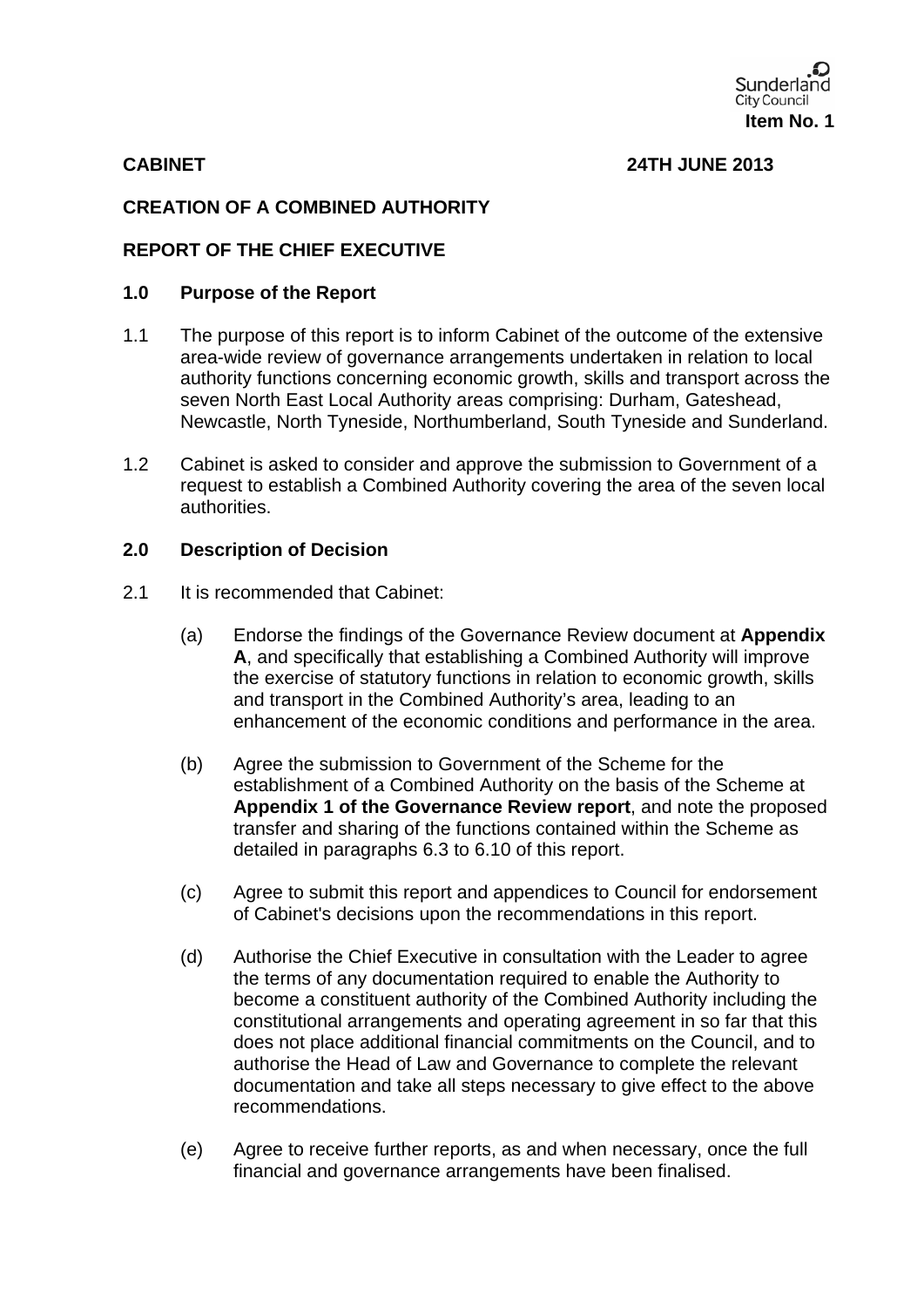# **3.0 Background - Combined Authorities**

- 3.1 A Combined Authority is a legal structure to lead collaboration between local authorities and enable strategic decision-making on economic growth and transport. They were introduced in the Local Democracy, Economic Development and Construction Act 2009 and are designed to enable groups of local authorities to work closely together to deliver improvements in economic growth and transport across local authority boundaries.
- 3.2 In order to establish a Combined Authority, a review assessing existing governance arrangements for the delivery of economic growth and transport must be carried out. If the review concludes that establishing a Combined Authority would be beneficial, authorities may then draw up a scheme for the new body. Once the scheme is completed and published the Secretary of State will consider and consult with authorities concerned and any other appropriate persons. If approved, a draft order will be laid before Parliament and must be approved by a resolution in each House of Parliament.
- 3.3 There is one Combined Authority already in existence, namely, the Greater Manchester Combined Authority. Other regions have undertaken a Governance Review and have requested the Secretary of State to approve the making of Orders establishing combined authorities in these regions. These regions are the Sheffield City Region Combined Authority and the West Yorkshire Combined Authority.

# **4.0 Current Position**

- 4.1 The leaders of the seven North East local authorities (Durham, Gateshead, Newcastle, North Tyneside, Northumberland, South Tyneside and Sunderland) meet as the LA7 Leadership Board (LA7LB) to discuss key issues affecting the area. The LA7LB share an ambition to create the best possible conditions for growth in jobs, investment and living standards and to make the North East an excellent location for business, to prioritise and deliver high quality infrastructure, and to enable all the people of the area to raise their skill levels and to benefit from economic growth long into the future.
- 4.2 With this ambition in mind, the LA7LB tasked the Chief Executives of the 7 local authorities to lead a Governance Review to assess the existing governance arrangements across the LA7 local authorities' areas in relation to functions concerning economic growth, skills and transport. The review was undertaken to ascertain if the governance arrangements could be improved.

# Governance Review

4.3 A Governance Review commenced in February 2013 and concluded in May 2013. The final Governance Review report is attached at Appendix A.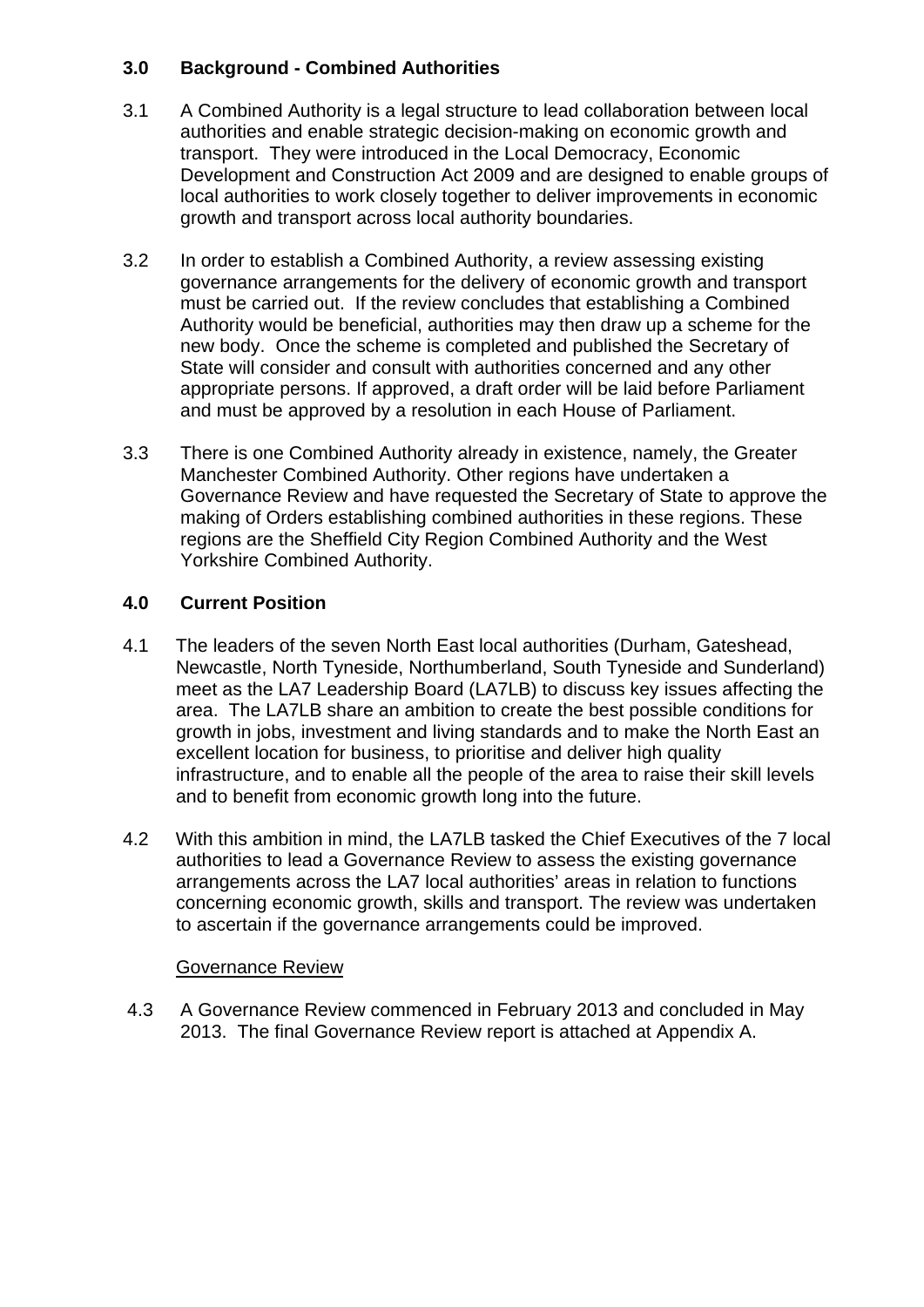- 4.4 The remit of the Governance Review was to:-
	- Evaluate the effectiveness and efficiency of existing governance arrangements for economic growth, skills and transport
	- Consider the options available for making changes to the governance structures and arrangements, including leaving the existing governance arrangements in place or strengthening or restructuring such arrangements
	- Consider the establishment of either an Economic Prosperity Board (EPB) that would make strategic decisions in relation to only economic growth and skills functions in the constituent authority areas, or a Combined Authority that would make strategic decisions not only in relation to economic growth functions but also transport in the area; and
	- Recommend which option is likely to be most beneficial to the constituent authority areas.
- 4.5 The Governance Review drew on expertise from across the constituent authorities and a Governance Review project team comprising officers of different disciplines were responsible for co-ordinating the Governance Review. The project team reported directly to the LA7LB consisting of the seven Leaders and Elected Mayor of the constituent authorities and the Chief Executives group. Ongoing support and guidance was provided throughout the review process by representatives from the Department for Communities and Local Government.
- 4.6 The key findings of the Governance Review were that:
	- The evidence review of the economy sets out a rationale to work collaboratively across the LA7 area, recognising strong and increasing integration across labour markets, housing markets and key sectors.
	- There is scope for a joint approach to enable economic growth based on key sectors and place
	- Real opportunities exist for policy coordination and integration across different policy themes
	- There is a need for 'institutional capacity' across the area to:
		- o take on devolved powers and responsibilities;
		- o provide the governance framework for a single approach to investment across the area; and
		- o raise the profile of the area.
	- There is a clear impetus to ensure the North East is maximising the use of new funds alongside local resources
	- There is a need to simplify and strategically coordinate the skills system for employers, providers and learners
	- The seven local authorities have been successful at attracting inward investment and there is further untapped potential, but the current approach lacks coordination
	- There is a significant opportunity to take a joint and prioritised approach to transport investment within a coordinated strategic approach that is integrated with wider economic development objectives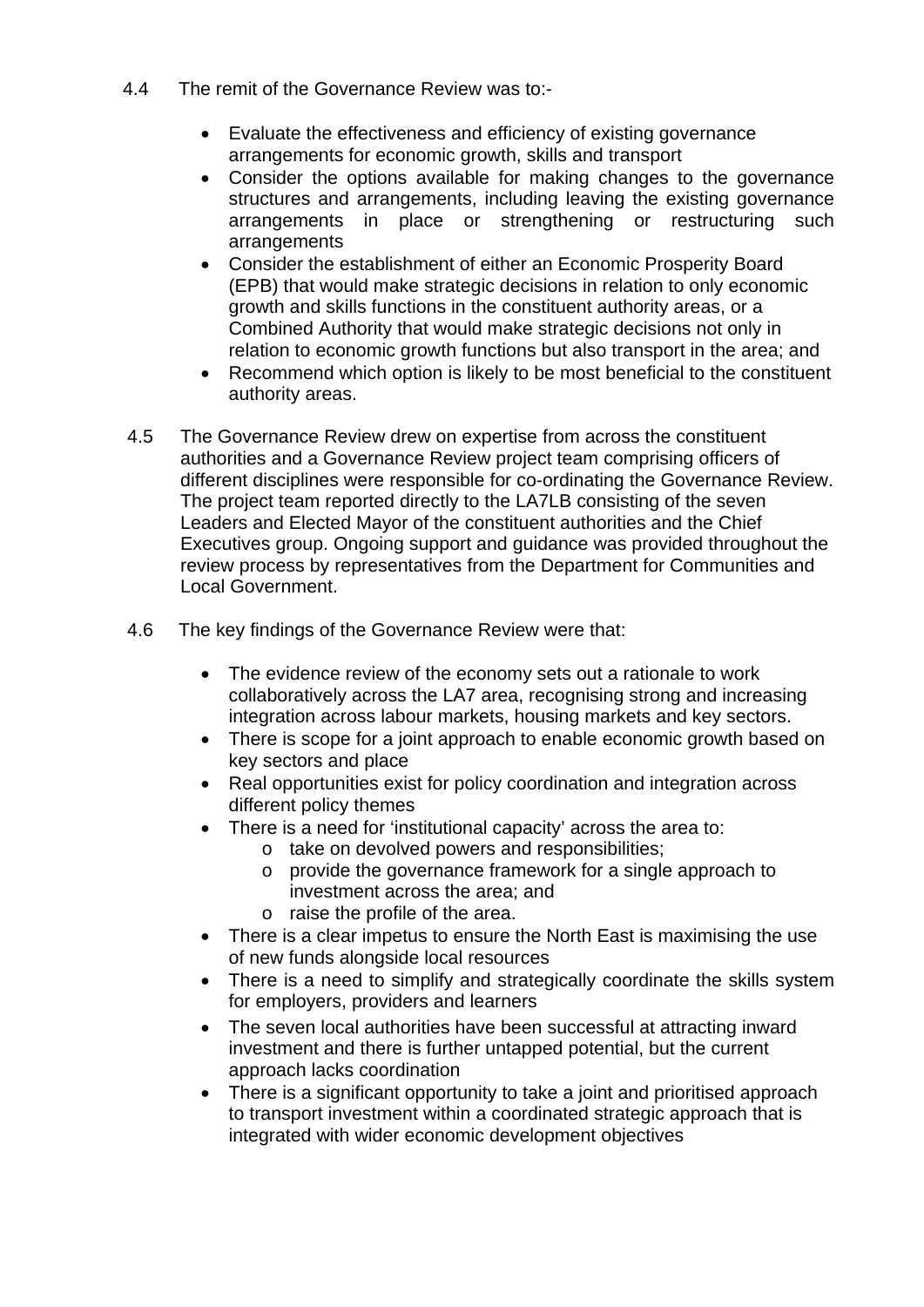- 4.7 The review therefore concluded that the existing governance arrangements could be improved and after consideration of alternative options, concluded that the formation of a Combined Authority made up of the 7 constituent local authorities (the 'constituent authorities') would be most beneficial. As a result a Scheme detailing the operational arrangements and constitutional makeup of the proposed Combined Authority was drafted for consideration by the Secretary of State.
- 4.8 The Secretary of State will only place an Order before Parliament if he considers that the Order is likely to improve:-
	- The exercise of statutory functions relating to transport and economic growth in the area or areas to which the Order relates, and
	- The economic conditions in the area
- 4.9 The LA7LB are confident that the findings of the Governance Review demonstrate that a Combined Authority will provide robust, joined-up decision making across the wider area that will in turn improve the economic wellbeing of the area and provide a stronger voice nationally and internationally.
- 4.10 The Combined Authority will, subject to the making of the appropriate Order by Parliament, come into existence on 1 April 2014. The Combined Authority will put on a statutory footing the long history of collaboration that has existed between the constituent authorities.
- 4.11 The Scheme is included as **Appendix 1 of the Governance Review report (Appendix A)**. It sets out the functions that will be undertaken by the Combined Authority. Those functions relate to economic growth, skills and transport. At the conclusion of the Governance Review, the constituent authorities determined that some of the economic growth functions of each constituent authority will be shared with the Combined Authority. As those functions are to be exercised concurrently with the Combined Authority, the Council, along with the other constituent authorities, will not lose any of these powers. The transport functions unlike the economic growth functions are to be discharged solely by the Combined Authority.
- 4.12 The Governance Review and draft scheme at **Appendix A** were widely consulted on between 21 May 2013 and 11 June 2013.

# **5.0 Framework for Combined Authorities and key features**

5.1 The Local Democracy, Economic Development and Construction Act 2009 (LDEDCA) creates the legal framework for the formation of a Combined Authority. A Combined Authority has powers and functions conferred on it by the Secretary of State by way of Order which establishes the Combined Authority. In addition, it can have delegated to it by its constituent local authorities other functions that relate to economic growth and transport if they consider it appropriate. Similarly, the Combined Authority can delegate to the constituent authorities responsibility for delivery of functions relating to economic growth and transport.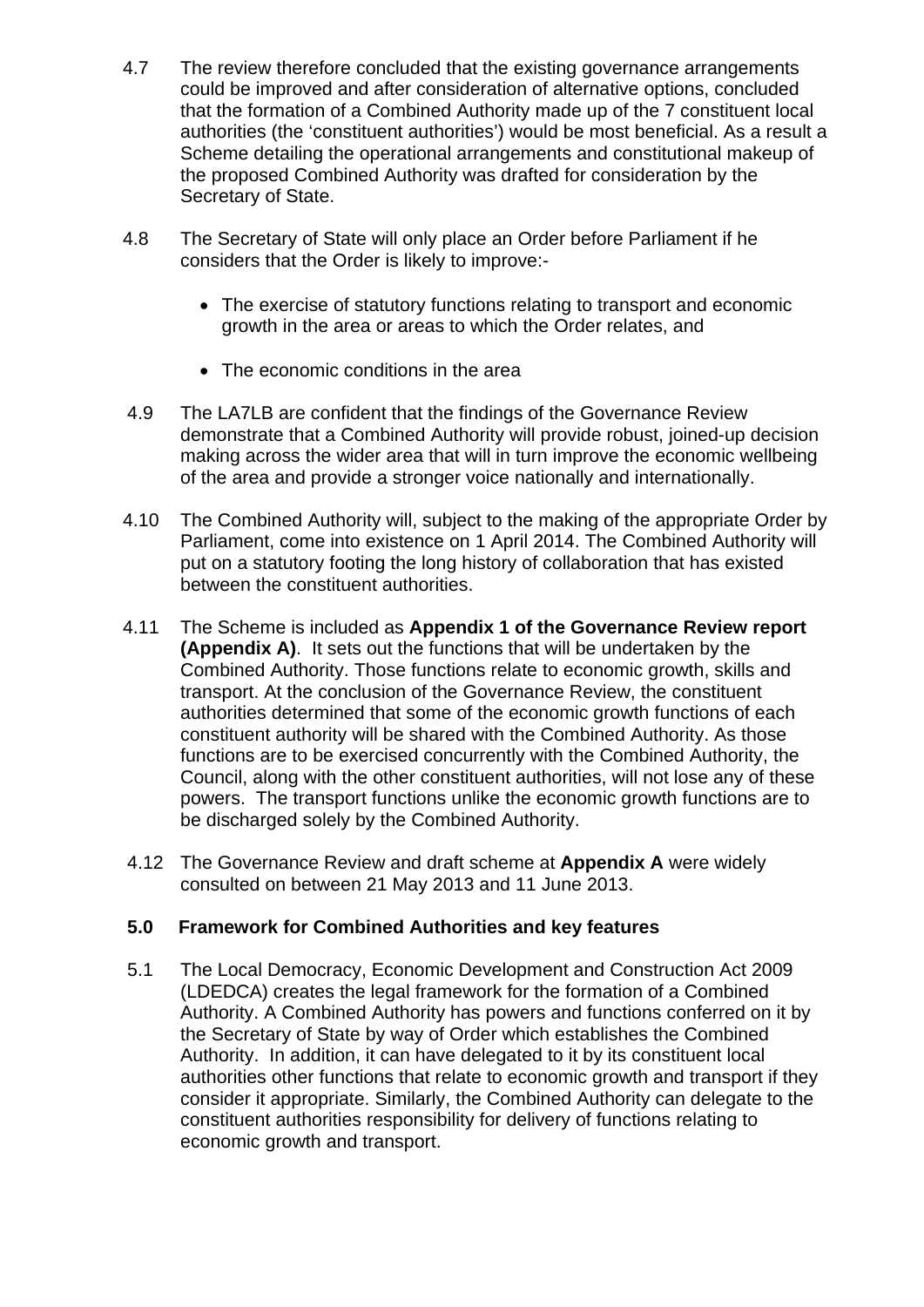- 5.2 Functions can be operated concurrently between the Combined Authority and the constituent authorities or operated solely by the Combined Authority. The Governance Review has concluded that the constituent authority functions relating to economic growth and skills should be operated concurrently between the constituent authorities and the Combined Authority. Specific transport functions will however be discharged solely by the Combined Authority.
- 5.3 The Tyne and Wear Integrated Transport Authority (TWITA) will be dissolved when the Order creating the Combined Authority comes into force. The Tyne & Wear transport functions previously undertaken by TWITA will be undertaken by the Combined Authority and the Combined Authority will fulfil the role of a Transport Authority for each of the seven local authorities. Individual authorities will continue to exercise some delivery functions, for example in respect of highways management, but will operate within an agreed framework and plan established through the Combined Authority. The Passenger Transport Executive will continue during a transition phase, working on behalf of the Tyne & Wear authorities, but within the context of the Combined Authority. Following the conclusion of a transition phase, delivery arrangements will be established which operate across the geography of the Combined Authority as a whole, recognising the distinctive needs of urban, suburban and rural communities.
- 5.4 On the abolition of TWITA its property, rights and liabilities will be transferred to the Combined Authority. These would be ringfenced under the terms of the Combined Authority agreement to the Tyne and Wear area and will not be the responsibility of Durham and Northumberland.
- 5.5 Local Transport Authority functions of Durham and Northumberland will be conferred on the Combined Authority upon its creation. However, to ensure continuity the existing delivery arrangements for operational transport functions will be delegated to Durham and Northumberland by the Combined Authority.
- 5.6 The Combined Authority will have its own legal identity and will be able to employ its own staff and control its own assets. The Combined Authority must have a constitution and there will also be an operational agreement entered into between the Combined Authority and the constituent authorities setting out the operational arrangements between the constituent authorities and the Combined Authority. Leadership of the combined authority will be provided by elected members appointed by each constituent authority to be a member of the Combined Authority. Those elected members will be the Leaders and Elected Mayor of each of the constituent authorities. It is possible for non-local authority representatives to be co-opted to the Combined Authority but such representatives must be in the minority and will have no voting rights.
- 5.7 The Combined Authority will have the ability to make strategic decisions in relation to economic growth and strategic transport issues across the area of the Combined Authority.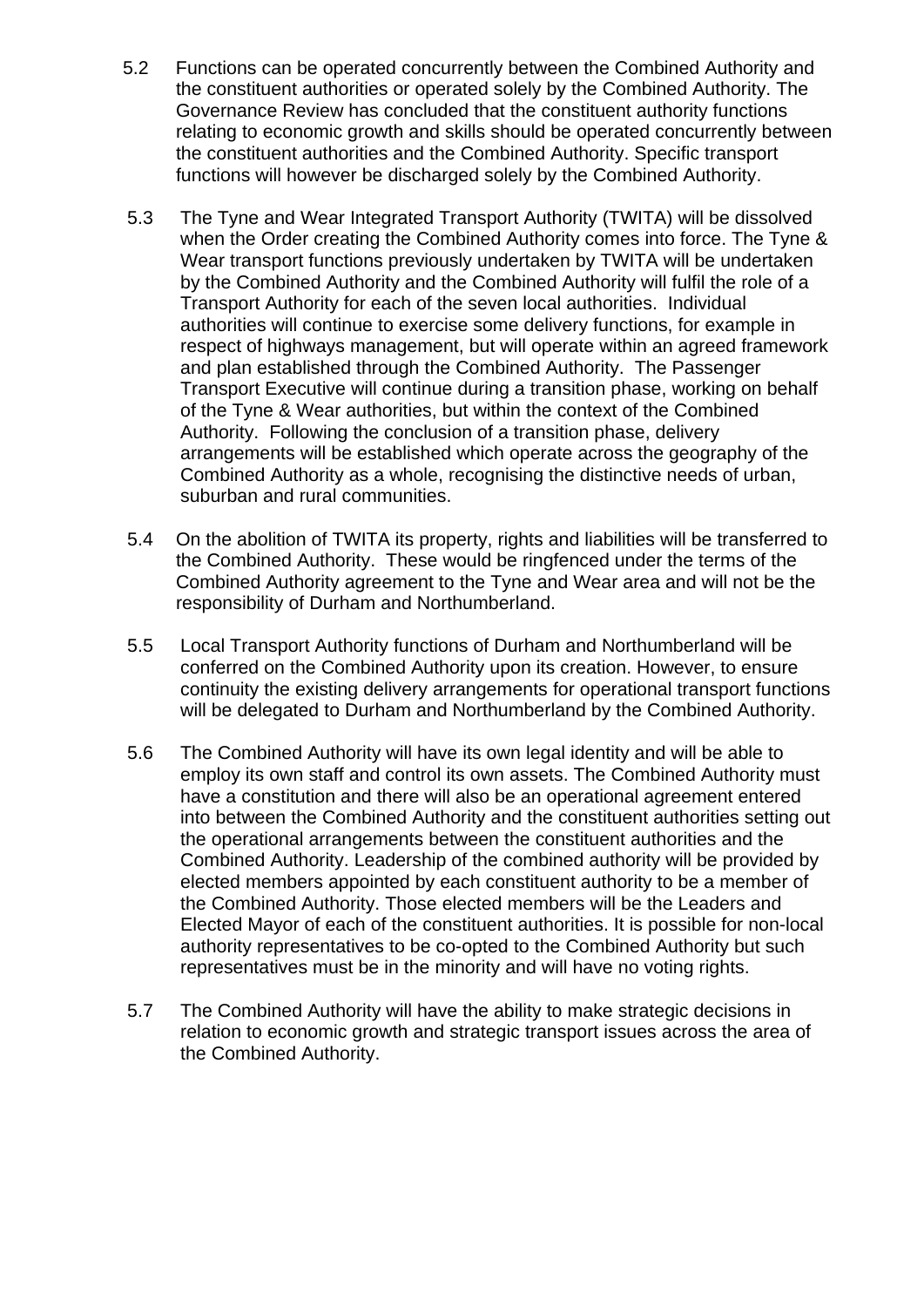5.8 In addition to having specific functions delegated to it, the Combined Authority will also have general powers given to it by section 113A of LDEDCA to do whatever is considered appropriate to undertake its functions relating to economic growth or anything incidental to those functions. This is in addition to the well-being powers that the combined authority will have in relation to transport functions under sections 99 and 102A of the Local Transport Act 2008.

# **6.0 The Proposed Combined Authority**

- 6.1 The Combined Authority will have seven local authority members, Durham, Gateshead, Newcastle, North Tyneside, Northumberland, South Tyneside and Sunderland.
- 6.2 The remit of the Combined Authority will be economic growth, skills and transport. The Combined Authority will be responsible for high level strategic issues where it is beneficial for the constituent authorities to work together.

# Economic Growth Functions

- 6.3 The Combined Authority's economic responsibilities will include:
	- Setting the growth plan and investment strategy for the North East
	- Economic intelligence and analysis as a basis for strategic planning and coordination
	- Acting as the accountable body for a range of devolved funding e.g. local major transport schemes, Single Local Growth fund, EU Structural & Investment funds, Skills Funding Agency funding
	- Strategy and decision-making on the skills agenda across the North East
	- Coordinating inward investment activity through an 'Investment Gateway' working with local authority economic development teams
- 6.4 The economic growth functions that will be shared with the Combined Authority will be;
	- Duties and powers related to the provision of education and training for persons over compulsory school age
	- Power to encourage visitors and provide conference and other facilities
	- Duty to prepare an assessment of the economic conditions of an area and to revise that assessment

# Transport Functions

- 6.5 The strategic transport functions currently undertaken across Tyne & Wear and Northumberland and Durham will be undertaken by the Combined Authority.
- 6.6 The transport functions undertaken by the Combined Authority in relation to Tyne & Wear will be those previously undertaken by TWITA in accordance with the general functions contained in the Transport Act 1968 and subsequent legislation, such as the formulation of policies relating to public transport services.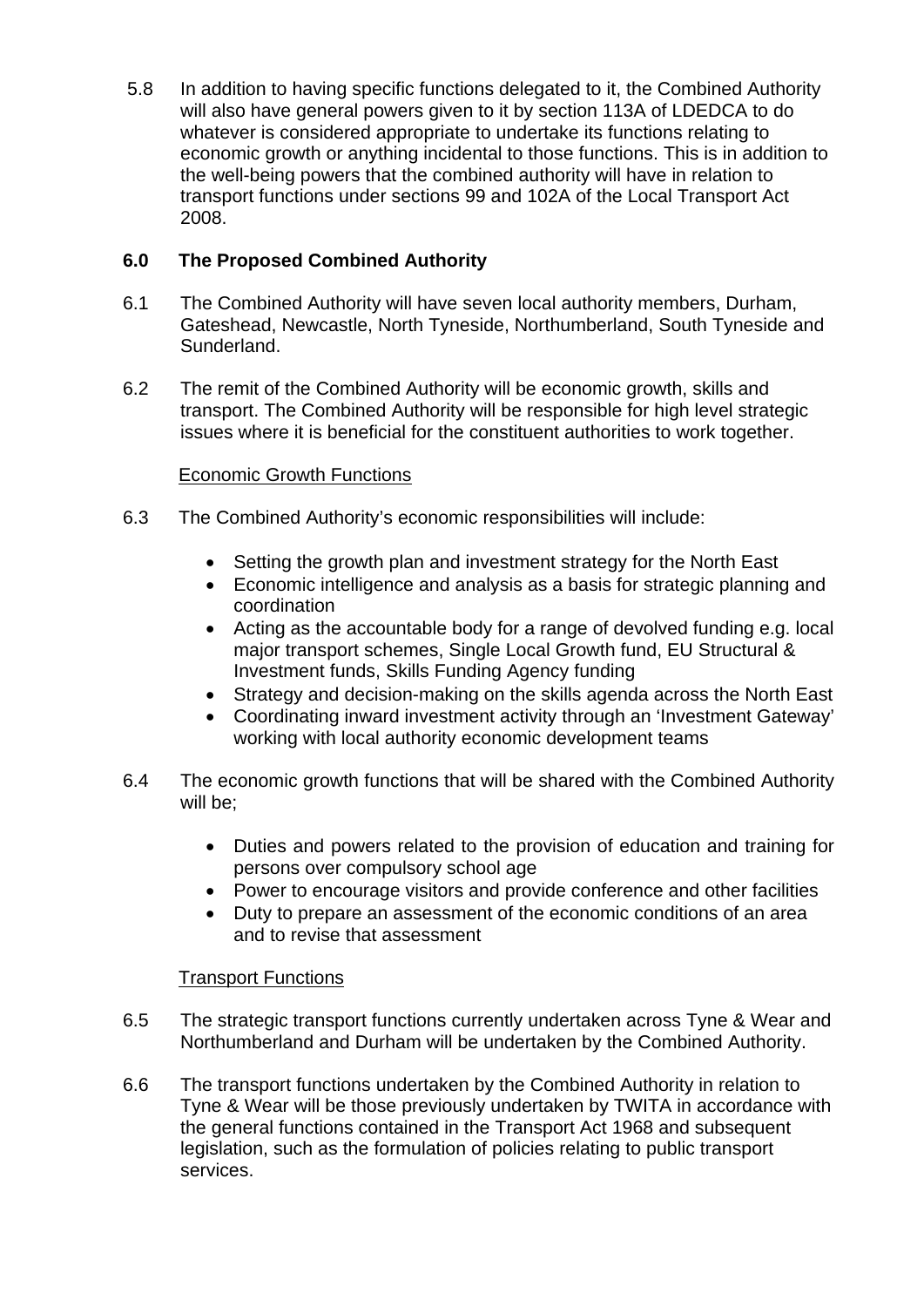- 6.7 The Combined Authority will have responsibility for the following transport functions, previously undertaken by Durham and Northumberland, to enable these matters to be considered across the entire LA7 Area:
	- a) Preparation of the Local Transport Plan
	- b) Preparation of a Bus Strategy
	- c) Powers to make a Quality Partnership Scheme or Quality Contract Scheme
	- d) The making of joint and through Ticketing Schemes
- 6.8 The following operational transport functions will be devolved to Northumberland and Durham to enable local delivery arrangements to continue during the period of transition:
	- a) Information Provision
	- b) Infrastructure Delivery
	- c) Commissioning/procurement of subsidised bus services
	- d) Concessionary Travel
- 6.9 The Combined Authority will have well-being powers in relation to its transport functions in addition to the general and ancillary powers given to it by LDEDCA. This means that the Combined Authority will have broad powers to address economic and transport issues.
- 6.10 On the creation of the Combined Authority it will become a levying authority for transport functions. A core principle in relation to transport costs of the Combined Authority is that the total contribution from each authority for the year does not exceed the equivalent cost as it would have been calculated under previous arrangements. The Combined Authority will be responsible for the overall transport strategy and setting the transport budget across the Combined Authority's area.
- 6.11 The Combined Authority will have a Constitution that will deal with amongst other issues the delegation of functions within the Combined Authority, rules of procedure, (including decision making), scrutiny arrangements and financial procedures.

## **7.0 Reasons for the Decision**

7.1 It is recommended that Cabinet take the steps set out in paragraph 2.1 to endorse the findings of the Governance Review and agree to the submission of the Scheme to Government for the establishment of a Combined Authority. The detailed Governance Review concluded that a Combined Authority would improve the exercise of statutory functions in relation to economic growth, skills and transport across the North East. The proposal by the LA7LB to establish a Combined Authority was also endorsed in the findings of the North East Independent Economic Review led by Lord Adonis. If a Combined Authority is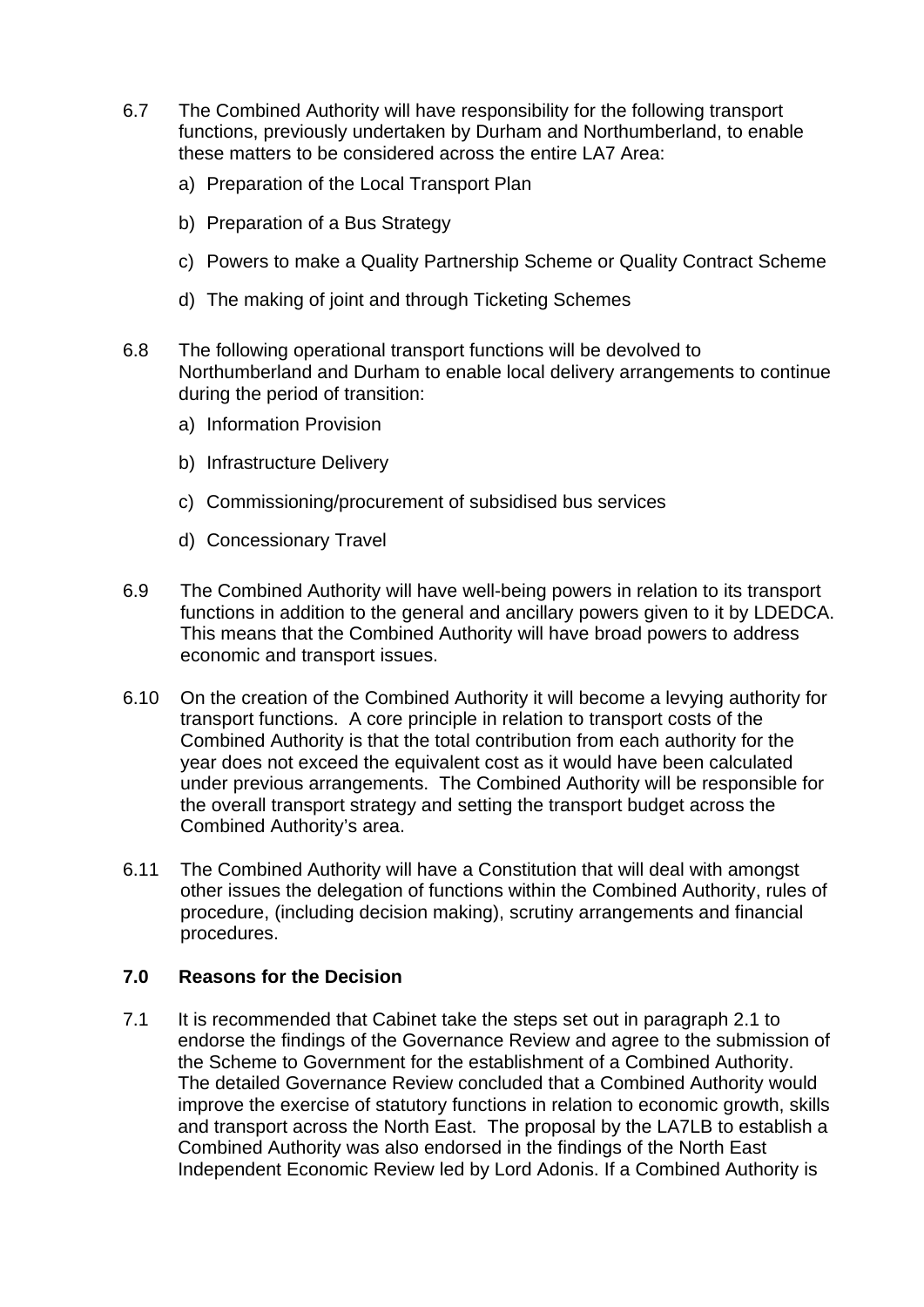not established and joint working between the seven authorities continues on an informal and non-statutory basis, this will potentially have a detrimental impact on the future economic performance of the North East region.

7.2 A Combined Authority as a corporate body will ensure more efficient strategic decision-making, enabling a decision to be taken at the LA7 Area level that will bind the 7 local authorities without the need for the 7 authorities to have to each make a decision in their own right.

## **8.0 Alternative Options**

- 8.1 The LA7LB of the constituent authorities considered the options available at the conclusion of the Governance Review and formed the view that the creation of a Combined Authority was appropriate because it would improve the economic conditions of the Combined Authority area.
- 8.2 Alternative options were considered as part of the Governance Review. Those options included doing nothing, undertaking an informal restructure, strengthening existing arrangements for example by establishing a joint committee and establishing an Economic Prosperity Board (EPB) rather than a combined authority.
- 8.3 Doing nothing will be a missed opportunity in terms of improving the economic growth and transport functions across the area. If the opportunity is not taken now to improve the governance arrangements the area would not be able to access significant devolved funding which would significantly compromise the ambitions of the area.
- 8.4 An informal restructure was not considered sufficient because the constituent authorities and TWITA are already stretching the boundaries as to what can be done on an informal non-statutory partnership basis. An independent corporate body such as a Combined Authority or EPB would enable a decision to be taken which is binding on the constituent authorities and which saves the need for individual decisions to be taken in each of the constituent authorities.
- 8.5 An EPB would offer a short term solution but misses the opportunity to fully achieve real and transformative economic benefits as transport linkages are essential for the proper functioning of the economic area.
- 8.6 Having considered the options available, it is apparent from the evidence gathered that establishing a Combined Authority would be likely to improve the exercise of statutory functions in relation to economic growth, skills and transport that would in turn improve the economic conditions of the LA7 area. The key finding of the Governance Review is that the best way of achieving sustained economic growth in the region is to establish a Combined Authority.

# **9.0 Relevant Considerations and Consultations**

## **9.1 Financial Implications**

9.1.1 The establishment of a Combined Authority will have financial implications for each council.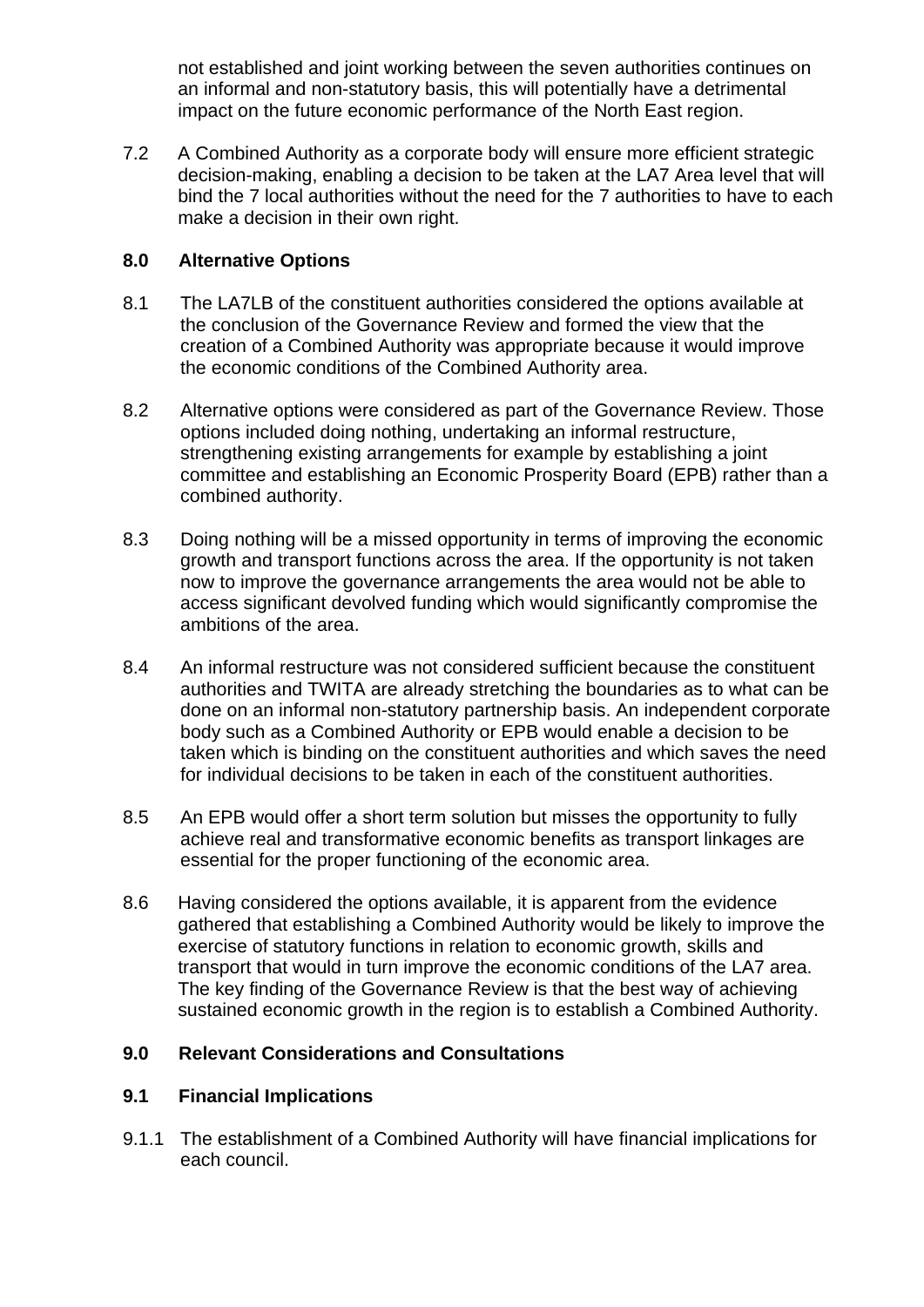- 9.1.2 The core principles are:
	- for transport costs, the total contribution from each authority for the year does not exceed the equivalent cost as it would have been calculated under previous arrangements.
	- any other costs incurred in establishing new arrangements will be offset by efficiency gains achieved through the new body and met through existing resources and utilising the skills and capacity that already exist within the constituent local authorities. Staffing requirements will be fulfilled by existing staff across the 7 local authorities wherever possible.

### Transport funding

- 9.1.3 As the Combined Authority will become the Local Transport Authority for the LA7 area, it will become a levying body with respect to Transport. The significant differences in the transport responsibilities and the cost of transport services between Tyne and Wear, Durham and Northumberland mean that a single transport levy would not be appropriate. The solution proposed following discussion with DCLG and DoT, is that the Combined Authority would issue a levy on a differential basis that will accommodate the differentials in the cost of delivering transport services in County Durham, Northumberland and Tyne and Wear.
- 9.1.4 On the abolition of TWITA its property, rights and liabilities will be transferred to the Combined Authority. These would be ringfenced under the terms of the Combined Authority agreement to the Tyne and Wear area and will not be the responsibility of Durham and Northumberland.

## Combined Authority costs

- 9.1.5 The costs of the Combined Authority that are reasonably attributable to the exercise of its functions (including start up costs) will be met by its constituent authorities. Such costs shall be apportioned between the constituent authorities in equal shares. The Combined Authority will agree an annual budget for the purpose of expenditure.
- 9.1.6. Any change in the contributions would need to be agreed by the new Combined Authority in consultation with its member authorities and in time for the contribution to be built into Council Budgets in future years.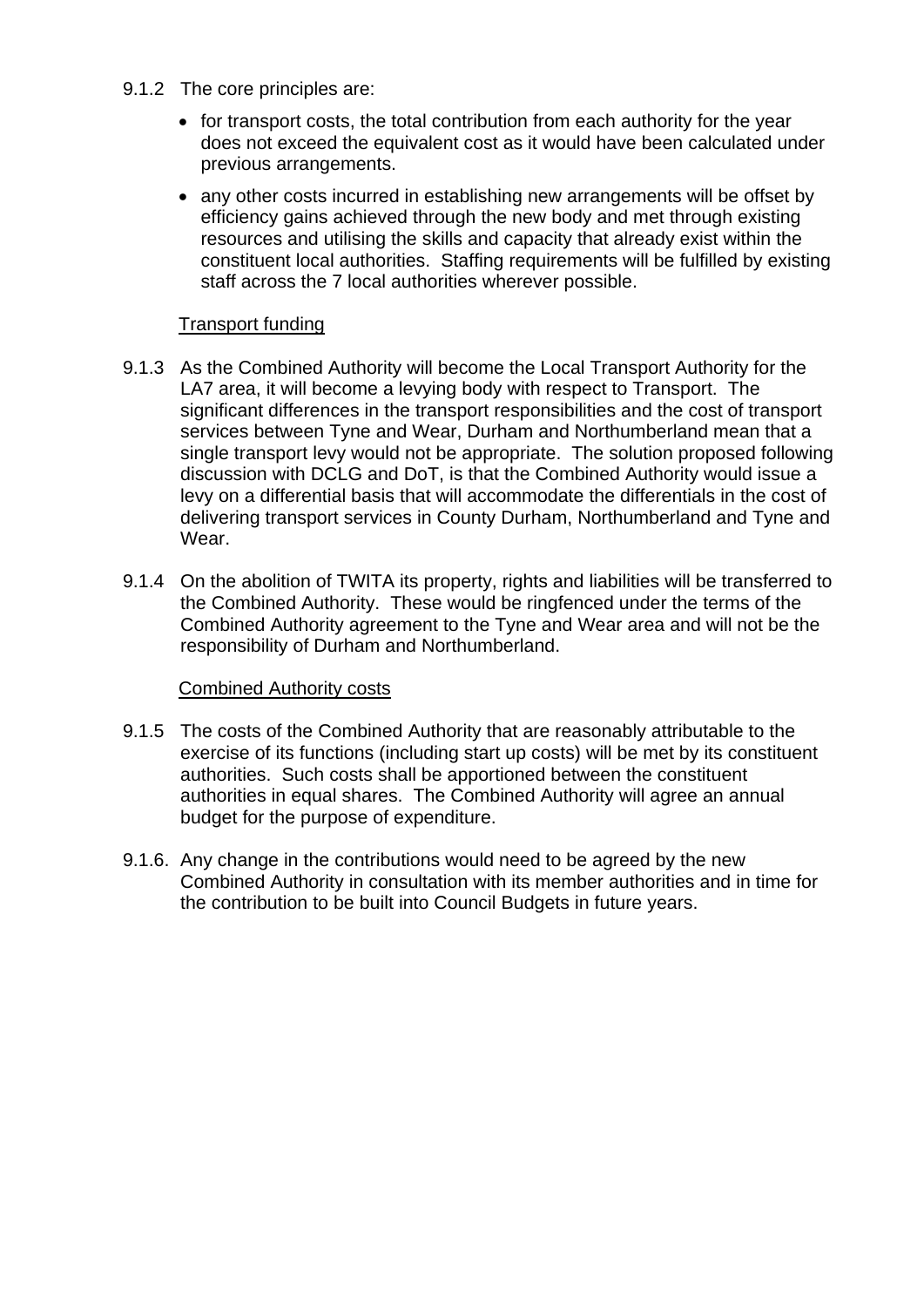## **9.2 Legal Implications**

- 9.2.1 The Head of Law and governance and the legal representatives of each authority have been consulted on this report. A Combined Authority for the North East of England can only be established following a thorough review of the governance arrangements in relation to the economic growth and transport functions undertaken by the 7 North East local authorities. This is required by virtue of section 108 of the Local Democracy, Economic Development and Construction Act 2009 and section 82 of the Local Transport Act 2008. This review is now complete. It concludes that those functions would be improved by the creation of a Combined Authority. The Governance Review document and the Scheme have been approved by the Leadership Board of the 7 constituent authorities. It is now for the constituent authorities to consider and approve the Governance Review document and Scheme including the discharge of the relevant functions by the Combined Authority and determine whether the Governance Review document and the Scheme can be submitted to the Secretary of State. If the Secretary of State is satisfied that a Combined Authority would be likely to improve the exercise of such functions and improve the economic conditions of the region, the Secretary of State can make an Order under section 103 of the 2009 Act creating a Combined Authority.
- 9.2.2 The executive of each constituent authority will receive this report on 24 June 2013. A report will be taken to the Council of each constituent authority on various dates during July 2013. Only when the constituent authorities are all satisfied that it is appropriate to submit the Governance Review and Scheme to the Secretary of State will the documents be submitted with a request that a Combined Authority is established.

# TUPE

9.2.3 It may be that there are employees of the local authorities and TWITA who would have the right to transfer their employment to the Combined Authority under the provisions of the Transfer of Undertakings (Protection of Employment) Regulations 2006 (TUPE). This can be addressed in detail if the recommendations of this report are agreed.

## **9.3 Consultation/community engagement**

- 9.3.1 A formal consultation exercise was carried out over a 3-week period between 22 May and 11 June 2013. A copy of the draft Governance Review report and draft Scheme was sent to key stakeholders and published on all 7 local authorities' websites. Views of key stakeholders were obtained through a series of meetings and 121 discussions as well as two stakeholder events hosted by the Leaders and Elected Mayor. In addition, each constituent authority engaged with the stakeholders in their local area.
- 9.3.2 The results of the consultation were considered in agreeing the final governance review and scheme and are detailed in the report attached at Appendix B.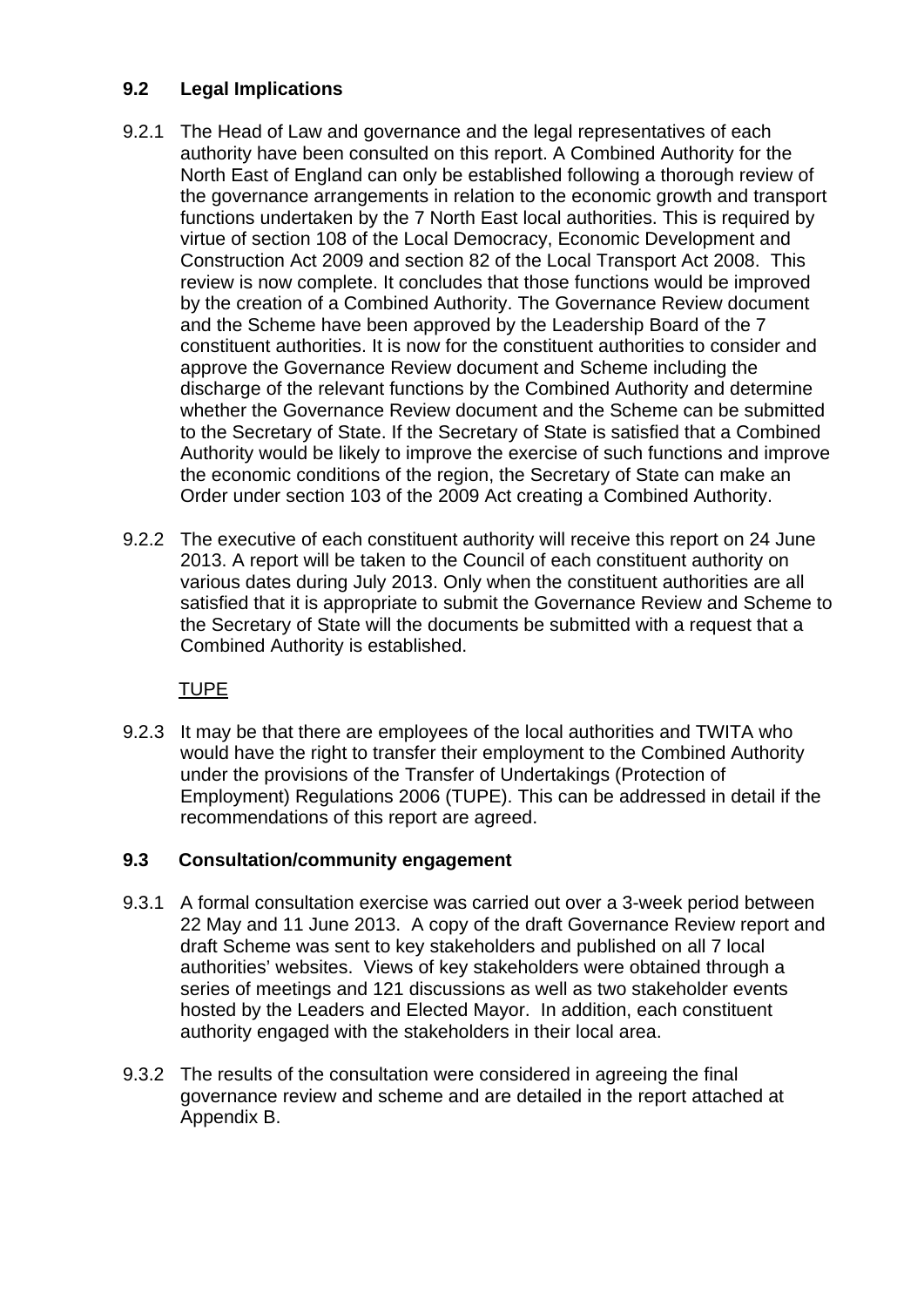#### Summary of Responses

- 9.3.3 There is overwhelming support from stakeholders in favour of creating a Combined Authority for the North East. Stakeholders are welcoming the agreement by the seven local authorities to strengthen collaborative arrangements and set up a stable and long term governance structure for the wider area which is democratically accountable and has a clear focus on enabling economic growth. Stakeholders have noted that the turmoil of economic governance at the sub-national scale in England has put the North East at a disadvantage and that the Combined Authority in conjunction with the North East LEP and a number of key partners can create the right framework to harness the energy of all involved to take advantage of opportunities in the area. Stakeholders feel that the case for the Combined Authority being established focusing on skills, transport and economic growth is clearly set out and these are the right priorities in the current climate.
- 9.3.4 The LA7LB has discussed the emerging proposals with stakeholders and has asked for partners to consider the correct framework that needs to be put in place for the combined authority in the areas of strategic funding, inward investment, skills and transport whilst also recognising that further work with key stakeholders will be needed over the coming months to transform this framework into the detailed working arrangements that need to be put in place.
- 9.3.5 Specific points that have been raised in regards to funding, inward investment, skills and transport are summarised in the full report.

### Ongoing engagement

- 9.3.6 Stakeholder engagement will be an ongoing process as the LA7LB works through the detail behind the proposals in the Governance Review and Scheme. The issues raised by stakeholders can be addressed as part of this process through regular and effective communication and continued dialogue.
- 9.3.7 In addition to the ongoing local dialogue with stakeholders, the Secretary of State must formally consult the authorities concerned and any other appropriate persons before deciding whether or not it is appropriate to recommend the making of an Order creating a Combined Authority. It is anticipated as part of the proposed timetable that this statutory consultation will take place from mid-September to mid-November.

## **9.4 Human rights**

9.4.1 There are no human rights implications directly arising from this report.